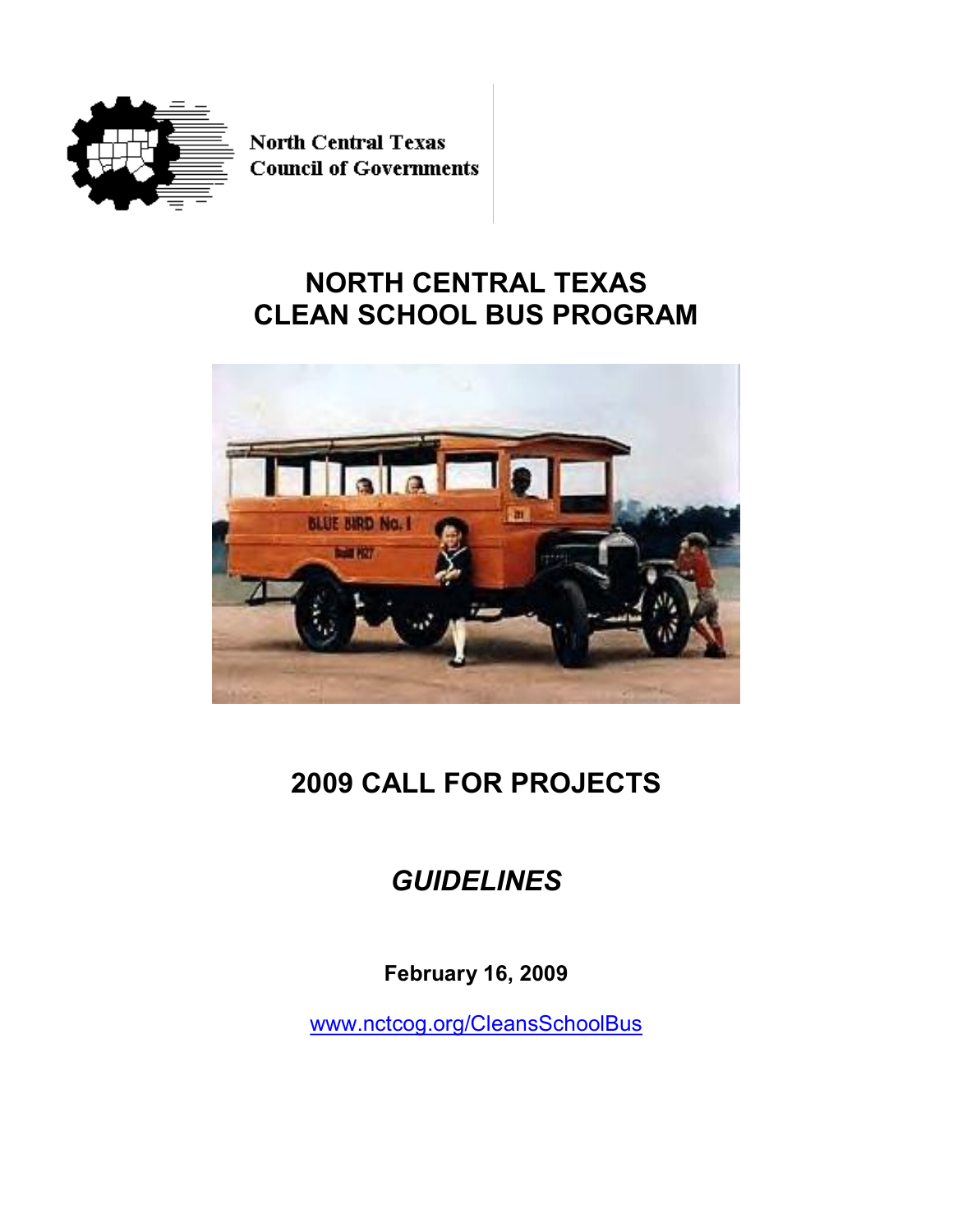## **INTRODUCTION**

The North Central Texas (NCT) Clean School Bus Program has been created to assist schools, school districts, and school bus operators in the NCT region in reducing emissions and improving air quality. One segment of the program provides financial assistance through a competitive call for projects for retrofitting, repowering and replacing older, high-polluting school buses. This call for projects is made possible in part by a grant from the U.S. Environmental Protection Agency (EPA) through the Blue Skyways Collaborative and is being administered by the North Central Texas Council of Governments (NCTCOG).

### **PURPOSE**

Nine counties in the NCT region have been classified as moderate nonattainment for 8-hour ozone. This means these counties do not meet the National Ambient Air Quality Standard set forth by the U.S. EPA for this pollutant. Ozone is formed when nitrogen oxides (NOx) and volatile organic compounds (VOC) mix in the presence of sunlight and heat. The region has a deadline of June 2010 to come into compliance with the ozone standard and numerous efforts are being implemented to reduce the amount of pollutants emitted that contribute to ozone formation.

One of these measures is to reduce emissions from school bus fleets. 2007 data from the Texas Education Administration indicates there are close to 6,500 school buses in the Dallas-Fort Worth (DFW) nine-county nonattainment area which, when combined, emit over 2.70 tons per day of NOx and 0.18 tons per day of VOCs. Nearly 40 percent of school buses are over a decade old, meaning they pre-date current air pollution control requirements. The NCT Clean School Bus program is both fuel- and technology-neutral. The replacement, repower, or retrofit of older school buses with clean emissions technology would result in a significant reduction in pollutants and an improvement in air quality.

There is a strong need to reduce emissions from school buses in the NCT area not only to meet regional clean air goals, but also to protect the health and wellbeing of school-aged children. Studies have concluded that children's health is considerably more at risk of being adversely affected by air pollution than adults. Numerous studies have been conducted regarding the effects of school bus exhaust pollution on children and key findings include:

- 1) Pollution from the exhaust system of a school bus has a significant impact on the occupants inside the bus, particularly when the windows are up.<sup>1</sup>
- 2) Emissions from engine start-up are significantly less than the emissions produced from idling over a 10-mintue period.<sup>2</sup> Thus; anti-idling policies need to be strictly enforced by schools and school bus operators.

The 2009 Call for Projects is intended to provide grants to school districts and school bus operators through a competitive call to reduce emissions in the NCT region by retrofitting, repowering, and replacing high-emitting buses.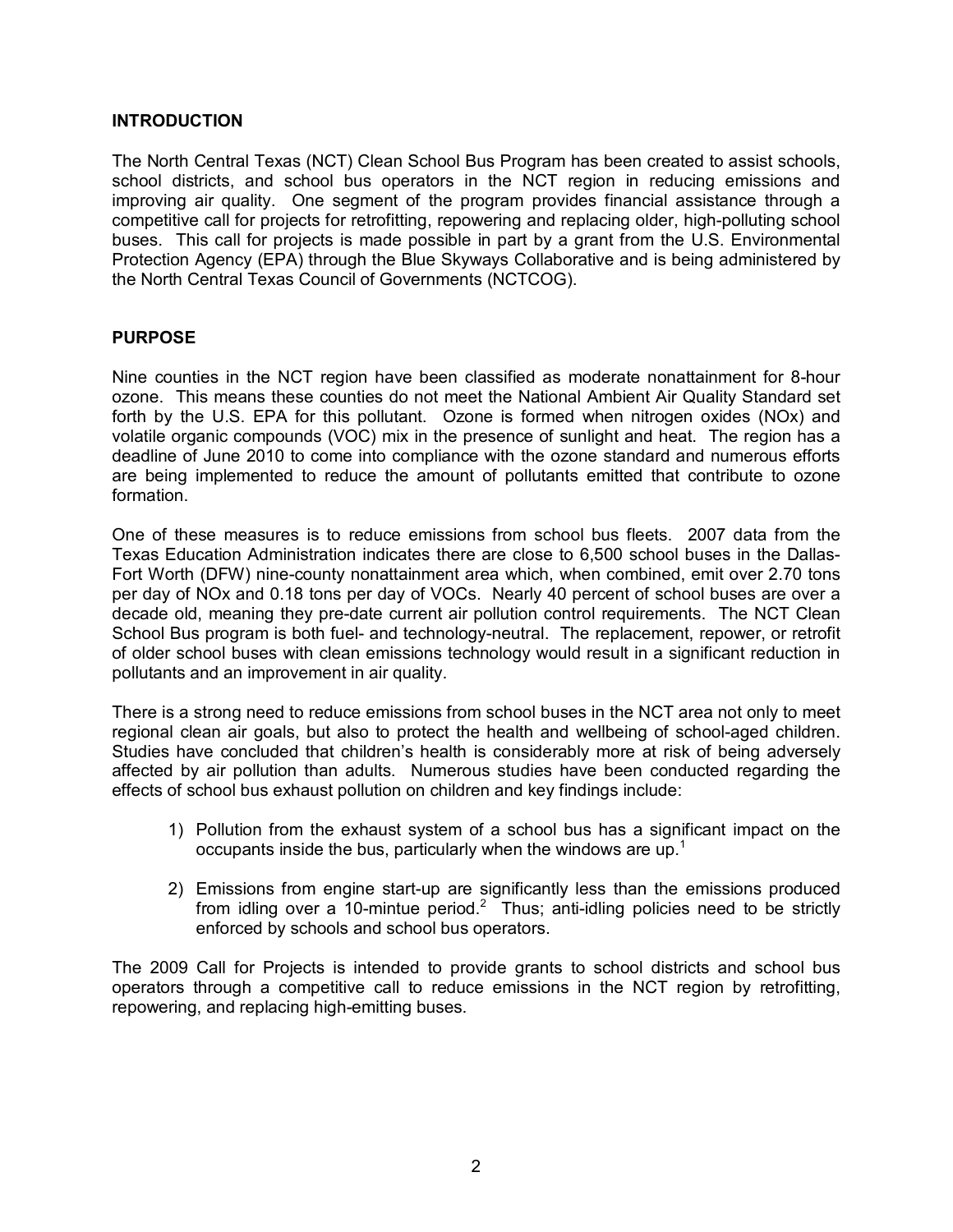## **ELIGIBLE ENTITIES**

This call is open to all schools, school districts, and school bus operators in the NCTCOG 16 county service area, which includes the counties of:

| <b>Collin</b> | <b>Dallas</b>  | <b>Denton</b> | <b>Ellis</b>  |
|---------------|----------------|---------------|---------------|
| Erath         | Hood           | Hunt          | Johnson       |
| Kaufman       | <b>Navarro</b> | Palo Pinto    | <b>Parker</b> |
| Rockwall      | Somervell      | Tarrant       | Wise          |

Counties in **BOLD** are classified as "Nonattainment" for the pollutant ozone and those not in bold are classified as "Attainment". School buses that operate primarily within nonattainment counties may be given greater consideration in the scoring process.

Public sector entities that wish to apply for funds through this call for projects must adopt the Clean Fleet Vehicle Policy by April 17, 2009, and submit a signed copy of the policy to NCTCOG offices. The Clean Fleet Vehicle Policy is a model ordinance that addresses ways fleets can have a positive impact on air quality through best practices in vehicle acquisition, maintenance, and operations. This policy also includes restrictions on vehicle idling and requirements for driver training. Entities that have adopted the policy must be in compliance with all policy requirements, including annual reporting, in order to be eligible for funding. Private entities are also encouraged, although not required, to adopt the policy as part of a cooperative effort to reduce emissions. For more information on the Clean Fleet Vehicle Policy, or to check your organization's status, please visit: www.nctcog.org/fleetpolicy.

## **ELIGIBLE PROJECTS**

Vehicles must be classified as a school bus. Each individual school bus project must result in a 25 percent or greater reduction of NOx. Particulate Matter (PM) emissions reductions will be considered in the scoring process, with NOx being the primary focus due to the region being in nonattainment for ozone.

Eligible projects include:

**Vehicle Replacement** - replacement of a school bus with a newer model year school bus, including alternatively powered buses.

**Engine Repower** - replacement of an existing engine with a certified new, rebuilt, or remanufactured engine.

**Retrofit** - add-on of emission control equipment to the existing engine or exhaust system. Technologies must be EPA or California Air Resources Board (CARB) verified.

A list of all approved retrofit technologies can be found at: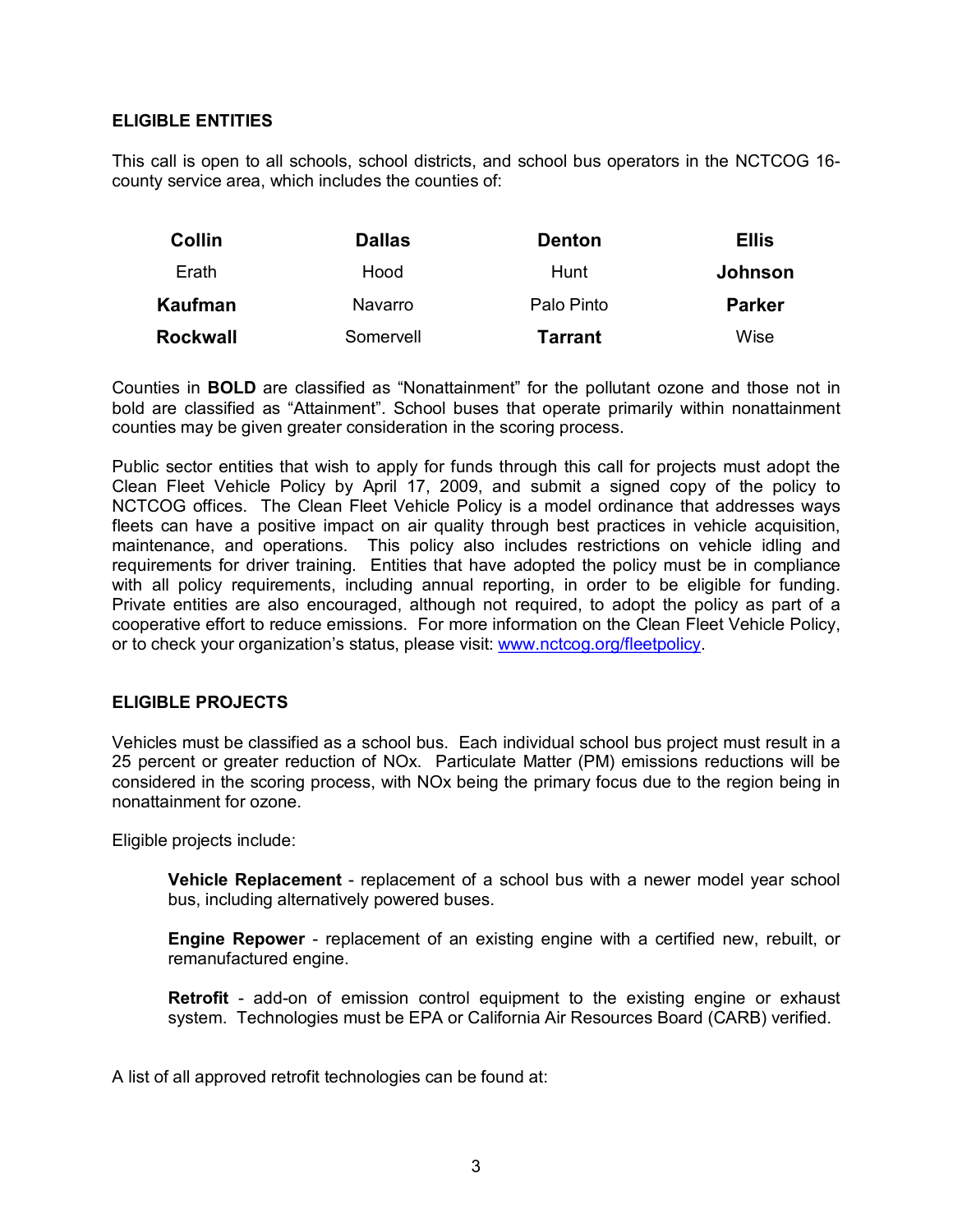EPA - http://www.epa.gov/otaq/retrofit/verif-list.htm CARB www.arb.ca.gov/diesel/verdev/vt/cvt.htm

A current list, as of January 2, 2009, of EPA and CARB verified technologies with a reduction in NOx emissions of 25 percent or greater are provided in Table 1.

| Table 1: Verified Retrofit Technologies with NOx Emissions Reductions<br><b>25 Percent or Greater</b> |                                                                                                                                                                     |                                                                                                                                                                                                            |           |                                    |  |  |  |
|-------------------------------------------------------------------------------------------------------|---------------------------------------------------------------------------------------------------------------------------------------------------------------------|------------------------------------------------------------------------------------------------------------------------------------------------------------------------------------------------------------|-----------|------------------------------------|--|--|--|
| <b>Manufacturer</b>                                                                                   | <b>Technology</b>                                                                                                                                                   | <b>Applicability</b>                                                                                                                                                                                       | <b>PM</b> | <b>Reduction (%)</b><br><b>NOx</b> |  |  |  |
| <b>Cleaire</b><br>Longview                                                                            | Lean NO <sub>x</sub><br>Catalyst and DPF                                                                                                                            | 1993-2003 model year on-road;<br>15 ppm sulfur diesel.                                                                                                                                                     | 85        | 25                                 |  |  |  |
| <b>International</b><br>Truck &<br><b>Engine Corp.</b>                                                | <b>Green Diesel</b><br>Technology-Low<br><b>NO<sub>x</sub></b> Calibration<br>plus Diesel<br>Oxidation<br>Catalyst with<br><b>Ultra Low Sulfur</b><br>Diesel (ULSD) | Highway, light heavy-duty, 4 cycle,<br>Navistar/International engines,<br>model years 1999 - 2003 in the<br>following families: XNVXH0444ANA,<br>YNVXH0444ANB, 1NVXH0444ANB,<br>2NVXH0444ANB, 3NVXH0444ANB | 0 to 10   | 25                                 |  |  |  |
| Johnson<br><b>Matthey EGRT</b>                                                                        | <b>EGR/DPF</b>                                                                                                                                                      | 2000 International DT-466, 2000<br>Cummins ISM 2001 Cummins ISB,<br>1998-2002 Cummins ISC, 2001<br>Cummins ISL, 2001 MY DDC - 50,<br>and 2001 DDC - 60. on-road; 15<br>ppm sulfur diesel.                  | 85        | 40                                 |  |  |  |

Due to more stringent emissions controls on newer engines, it is recommended that school buses with engines manufactured prior to 1993 are best candidates for vehicle replacement or engine repower. Vehicles with engines manufactured in 1993 or after are candidates for vehicle replacement, engine repower, and retrofit. Emission standards for on-road heavy-duty vehicles are given in Table 2.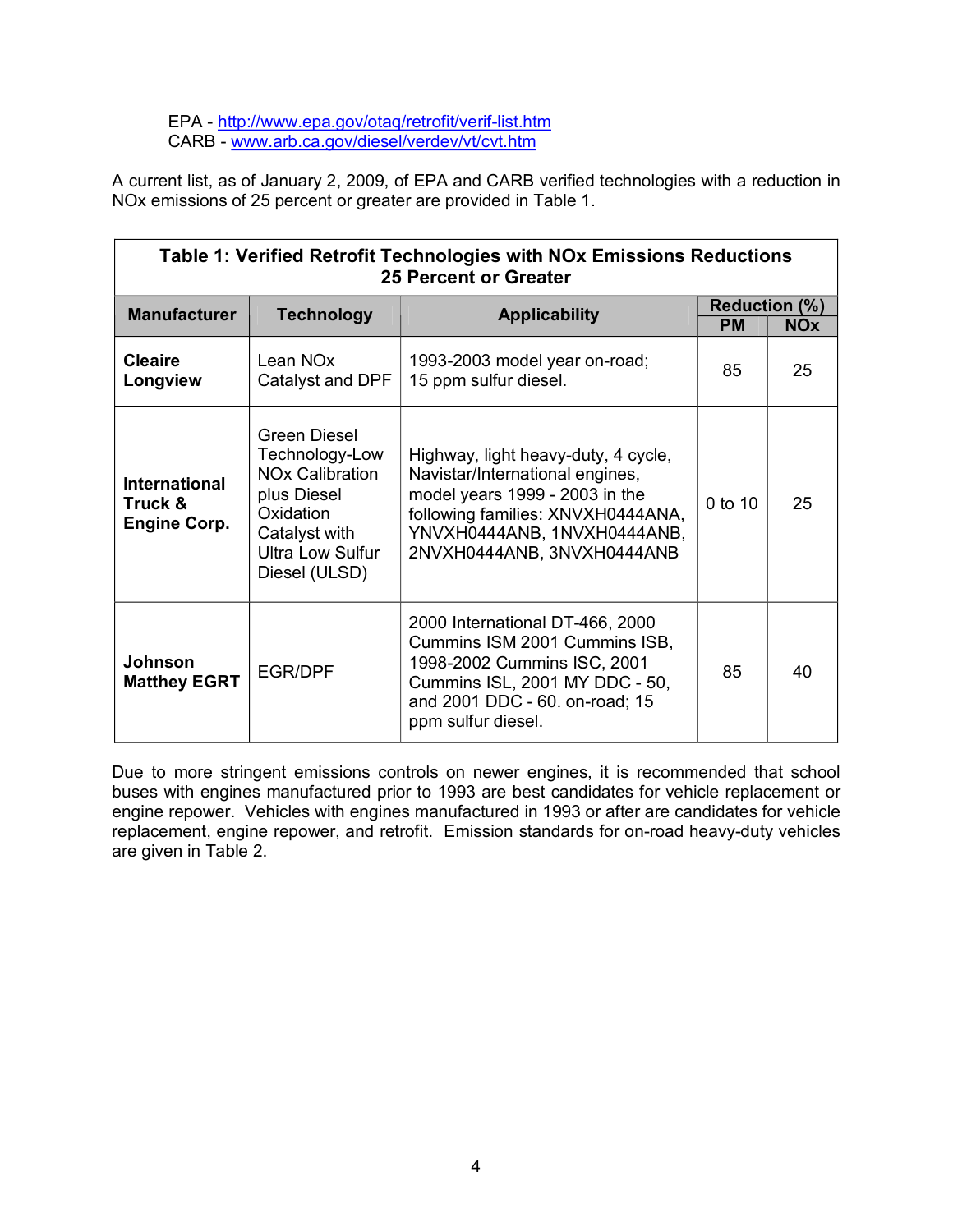| Table 2: On-Road Heavy-Duty CI Engines NOx Emission Standards                                                                                              |                                         |  |  |  |
|------------------------------------------------------------------------------------------------------------------------------------------------------------|-----------------------------------------|--|--|--|
|                                                                                                                                                            | <b>Diesel Engines Emission Standard</b> |  |  |  |
| <b>Year of Manufacture</b>                                                                                                                                 | <b>NOx Only</b>                         |  |  |  |
|                                                                                                                                                            | (g/bhp-hr)                              |  |  |  |
| 1989 and earlier                                                                                                                                           | 10.7                                    |  |  |  |
| 1990                                                                                                                                                       | 6.0                                     |  |  |  |
| 1991-1997                                                                                                                                                  | 5.0                                     |  |  |  |
| 1998-2003*                                                                                                                                                 | 4.0                                     |  |  |  |
| 2004-2006*                                                                                                                                                 | $2.375 - 4.0$                           |  |  |  |
| 2007-2010*                                                                                                                                                 | $0.2 - 2.375$                           |  |  |  |
| * Due to engine phase-in schedules, any application request for a 2003 or newer engine must<br>include a family engine code to determine emissions levels. |                                         |  |  |  |

## **SCHEDULE**

| <b>Task</b>                                      | <b>Estimated Timeframe</b>  |
|--------------------------------------------------|-----------------------------|
| Call for Projects Opens                          | February 16, 2009           |
| <b>Call for Projects Deadline</b>                | April 17, 2009 - 5 p.m. CDT |
| Evaluate & Select Proposals                      | April - May, 2009           |
| <b>Announce Awarded Projects</b>                 | <b>July 2009</b>            |
| <b>Technology Procurement &amp; Installation</b> | August 2009 - May 2010      |

## **REQUIREMENTS**

Projects must comply with the following elements to be considered for funding.

- · Clean Fleet Vehicle Policy: Applicants must have adopted the Clean Fleet Vehicle Policy prior to the project deadline, April 17, 2009, at 5 p.m. CDT and be in compliance with annual reporting requirements (only applicable for public sector entities).
- Operation: School buses must operate within the 16-county service area and must continue to operate within the stated counties of operation for the entire approved activity life of the grant.
- · Project Type: Project(s) need to be a replacement, repower, or retrofit, and all project types are required to achieve a reduction of NOx emissions of 25 percent or greater. Retrofit projects must be EPA/CARB verified. Applications must include at least one bid for every project submitted. Engine repowers/overhauls or retrofit projects must also include a copy of EPA or CARB certification/verification.
- · Project Dates: Projects must be implemented between August 2009 and May 2010.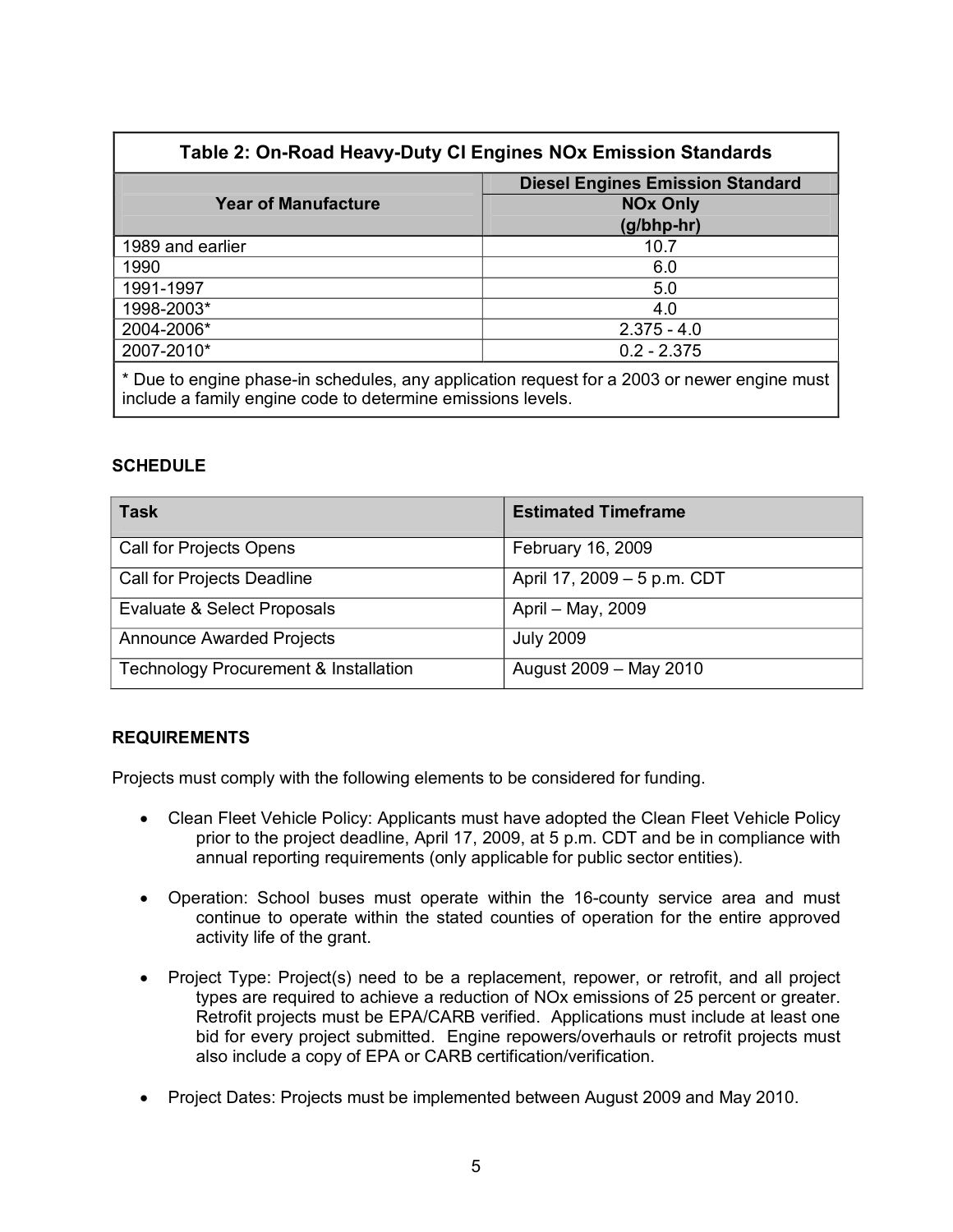- · Funding Cap: Funding awards may not exceed a set funding threshold based on the total cost of the project depending on project type. A cap on the maximum allowable funding is applicable as follows:
	- $\circ$  Vehicle Replacement Projects 45 percent
	- $\circ$  Engine Repower Projects 50 percent
	- o Retrofit Projects 80 percent
- · SIP Credit: All projects must be eligible for SIP credits and applicants must agree to surrender all emission credits to NCTCOG for the duration of project activity life.

It is not NCTCOG's intention to fund replacement projects that would have occurred through the normal attrition of vehicles and equipment or to provide funds for expanding a fleet. Therefore, projects must have a minimum activity life of five years and a maximum of ten years, meaning the replacement, repower, or retrofit activity would not have occurred without the financial assistance provided.

## **VEHICLE AND ENGINE DISPOSTION**

Vehicles and engines being replaced must be rendered permanently inoperable and disposed of in an environmentally responsible manner and in accordance with local disposal laws. This includes drilling a hole in the engine block, cutting the frame of the chassis in a 75 percent wedge, and recycling salvageable materials. Documentation of disposition, including before and after photographs, will be required upon request for reimbursement. NCTCOG staff will be available, upon request, to witness vehicle destruction, if so desired.

## **APPLICATION PROCESS**

To apply for funding, applicants must submit a complete grant application, including bids for new vehicles, engines, retrofit technology, and installation by the application deadline. Application forms and other materials for the 2009 Call for Projects may be downloaded from the NCT Clean School Bus Program Web site at www.nctcog.org/CleanSchoolBus or a hard copy may be obtained by contacting NCTCOG staff as indicated below in the *Contact Information* section of this document.

**Applications must be received by 5 p.m. CDT on Friday, April 17, 2009.** In accordance with the call for projects procedures established by the RTC Bylaws, NCTCOG must have the submitted application "in hand" at the NCTCOG offices by the deadline. Applications that are postmarked by the deadline do not constitute an on-time application. In addition, supplemental information will not be accepted after the deadline. Applicants are encouraged to submit applications far enough in advance of the submission deadline to allow NCTCOG staff to review for completeness.

Submit one (1) electronic copy, (on a compact disc or by e-mail at CleanSchoolBus@nctcog.org) and one (1) hard copy of the signed and completed application to: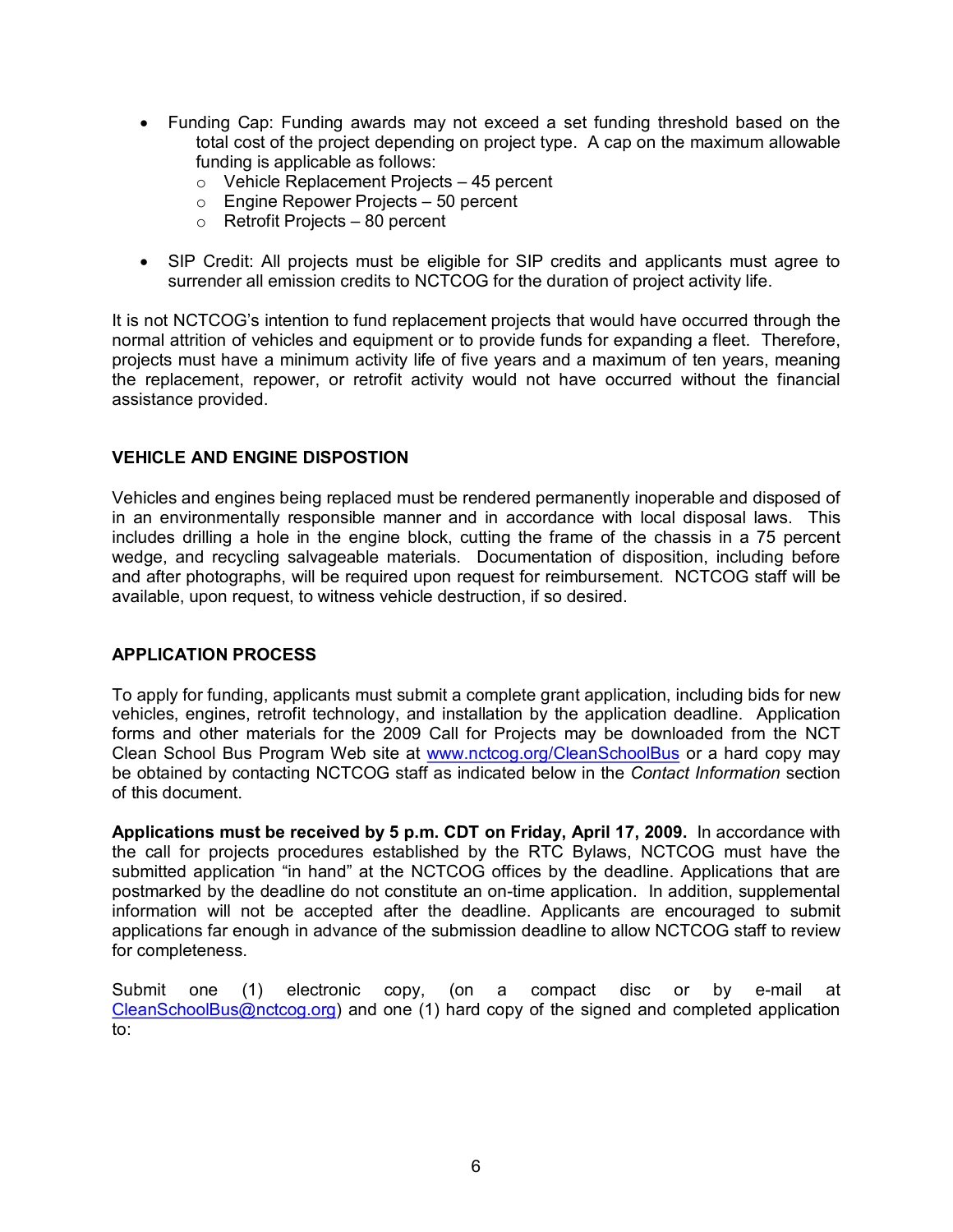### **Regular mail**:

North Central Texas Council of Governments Transportation Department Attn: Amanda Brimmer P.O. Box 5888 Arlington, Texas 76005-5888

or

## **Physical location**:

North Central Texas Council of Governments Transportation Department Attn: Amanda Brimmer 616 Six Flags Drive Centerpoint Two Arlington, Texas 76011

## **SELECTION CRITERIA**

Properly completed applications will be evaluated and ranked by NCTCOG staff based on the following criteria:

- Cost-Effectiveness
	- $\circ$  Cost per ton of NOx reduced (1<sup>st</sup> Priority)
	- o Total tons of NOx reduced (2<sup>nd</sup> Priority)
	- $\circ$  Cost per ton of PM reduced (3<sup>rd</sup> Priority)
	- o Total tons of PM reduced (4<sup>th</sup> Priority)
- · Primary operation in nonattainment area
- · Date of project implementation
- · Clearly identified funding needs, implementation procedures, and source(s) of local match
- · Previous participation in RTC initiatives
	- $\circ$  Yes: to receive full points, project implementation was successful, completed on time and without significant changes to work scope, and was satisfactory overall.  $\circ$  No: will receive a neutral score as NCTCOG encourages new partnerships.
- · Achieving the overall goals of the NCT Clean School Bus Program to advance the use of clean technologies, including the potential for the project to encourage others to use clean technology and to result in the wider use of clean technology in the region.

NCTCOG is not obligated to fund a proposal from an applicant that has demonstrated marginal or unsatisfactory performance on previous grants or contracts with NCTCOG and other State agencies. NCTCOG is not obligated to fund a proposal from an applicant based on a determination of the risks associated with the applicant, including the financial condition of the applicant and other risk factors as may be determined by NCTCOG.

Regardless of the scores and ranking assigned, NCTCOG may base funding decisions on other factors associated with best achieving the goals of the program, and NCTCOG is not obligated to select a project for funding. Additionally, NCTCOG may select parts of a proposal for funding and may offer to fund less than the dollar amount requested in a proposal.